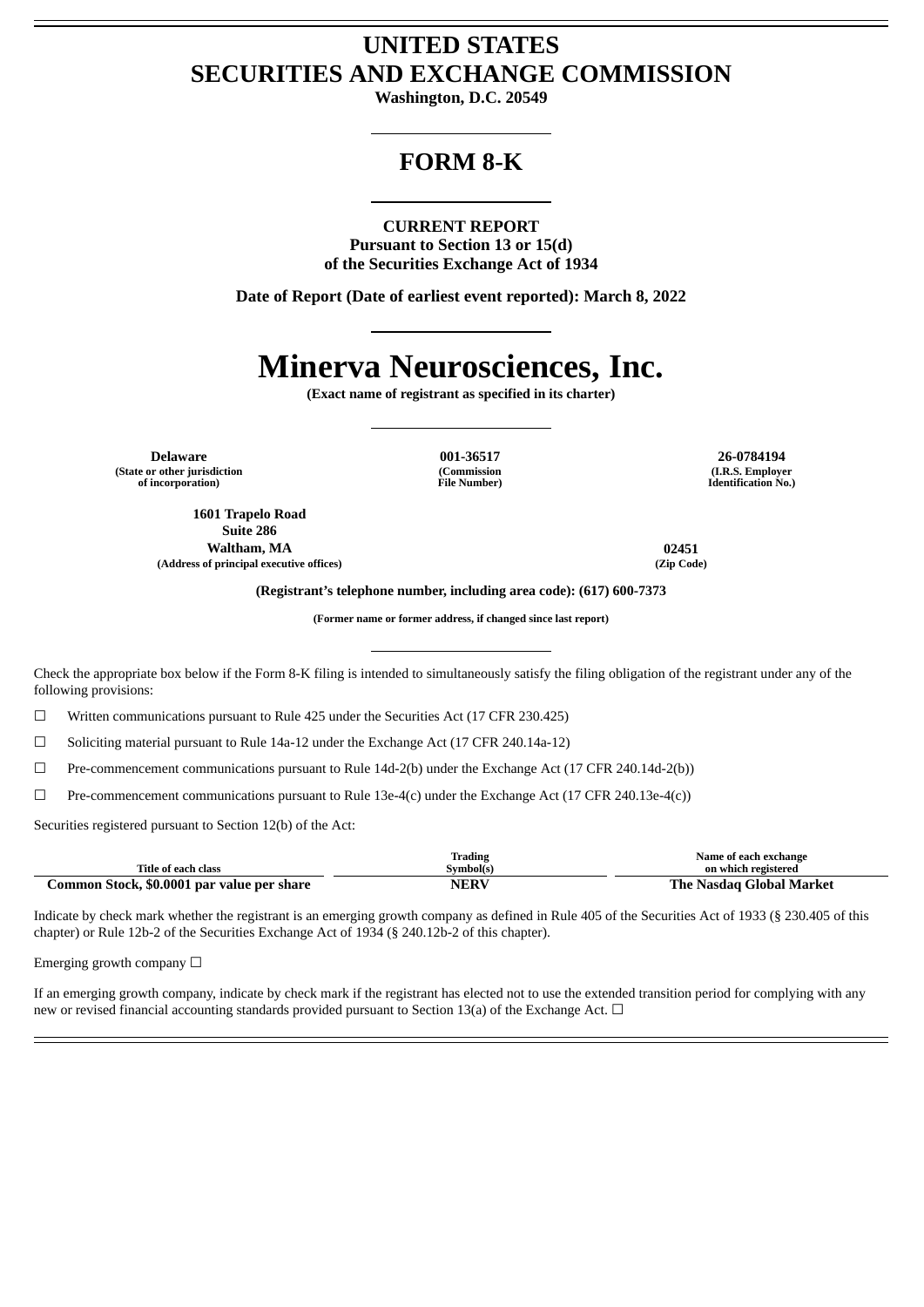#### Item 3.01 Notice of Delisting or Failure to Satisfy a Continued Listing Rule or Standard; Transfer of Listing.

On March 8, 2022, Minerva Neurosciences, Inc. (the "Company") received notice (the "Notice") from the Nasdaq Stock Market LLC ("Nasdaq") that the Company's stockholders' equity as reported in the Company's Annual Report on Form 10-K for the year ended December 31, 2021 does not satisfy the Nasdaq Global Market continued listing requirement set forth in Nasdaq Stock Market Rule 5450(b)(1) (the "Rule").

The Company has 45 calendar days from the date of the Notice to submit to Nasdaq a plan to regain compliance with the Rule. The Company currently anticipates timely submitting such a plan to Nasdaq. If the plan is accepted, Nasdaq may grant an extension of up to 180 calendar days from the date of the Notice for the Company to provide evidence of compliance. If the plan is not accepted or the Company is not granted an extension, the Company will then consider actions appropriate to the circumstances, which may include applicable appeals to a Nasdaq Hearings Panel.

There can be no assurance that the Company will be able to regain compliance with the Rule.

### **Forward-Looking Statements**

Statements contained in this report regarding matters that are not historical facts are "forward-looking statements" within the meaning of the Private Securities Litigation Reform Act of 1995. Because such statements are subject to risks and uncertainties, actual results may differ materially from those expressed or implied by such forward-looking statements. Such statements include, but are not limited to, statements regarding the Company's intention and timing for submitting a plan to Nasdaq, Nasdaq's potential responses to the Company's plan and the Company's proposed actions if the plan is not accepted by Nasdaq. Risks that contribute to the uncertain nature of the forward-looking statements include, but are not limited to, the Company's ability to prepare a submit a plan on its expected timing, Nasdaq's review of the Company's plan and the Company's ability to complete expected actions following Nasdaq's review. These and other risks and uncertainties are described more fully under the caption "Risk Factors" and elsewhere in the Company's filings and reports with the United States Securities and Exchange Commission. All forward-looking statements contained in this report speak only as of the date on which they were made. The Company undertakes no obligation to update such statements to reflect events that occur or circumstances that exist after the date on which they were made.